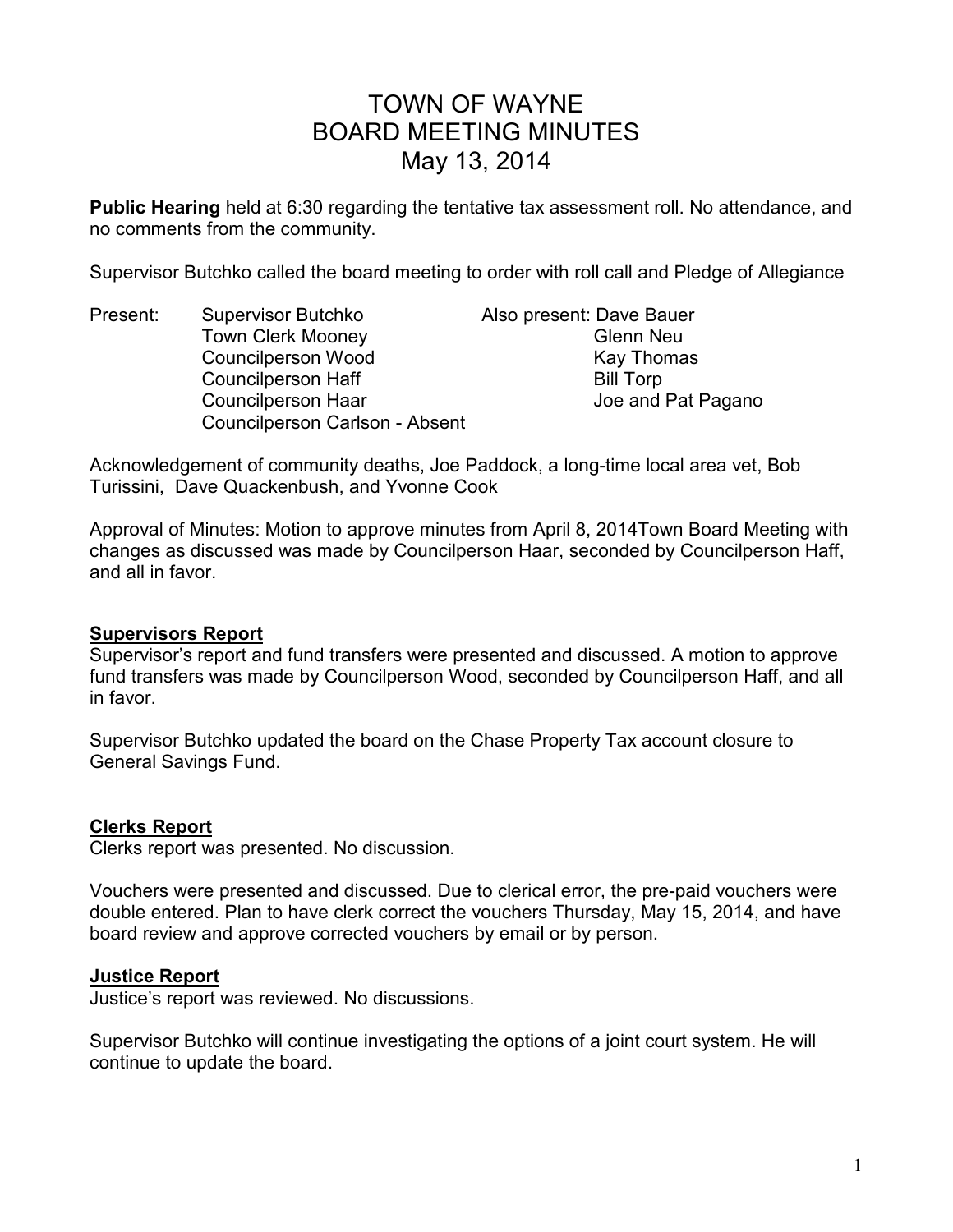## **Highway Superintendent Report**

Journal was reviewed and discussed.

Town Clean Up day is May  $24^{th}$ ,  $9 - 3$ pm. We will provide dumpsters. Highway Superintendent Bauer will notify the town when paint/solvents can be registered with the county and taken down for recycling. This will be in the fall.

Playground area will be cleaned up and area prepped the last weekend of May in anticipation of taking delivery of the new playground equipment after the  $2^{nd}$  week in June. Fork lift will be available to unload the trailer of equipment. Hope to have all installed and ready for use as school closes for the summer.

Mr. Bauer will follow up on adding signage to Grove Springs Road and Silsbee per Board's request .

## **Property Assessor Report**

Monthly report reviewed and discussed.

Supervisor Butchko reviewed a draft for a new local law for Capital Improvement to Residential Buildings Exemption, in Zone 'A' only. This is an on-going project and Mr. Butchko will review again in subsequent board meetings.

#### **Code & Zoning Officer**

Review of report as submitted. Next month Mr. Harrop will present areas of dangerous and/or unsafe conditions along with New York State Property Maintenance code violations.

#### **Watershed**

KWIC report was reviewed and discussed.

#### **Planning Board Report**

Planning Board minutes from last meeting were present and discussed.

Appraiser will be in to do the appraisal on the hydroplant in the next week or two.

#### **Dog Control Officer**

Report was reviewed and discussed. A motion was made by Councilperson Haar, and seconded by Councilperson Haff, and all in favor of having the dog control officer conduct a census of the dogs in Wayne. A motion was made by Councilperson Haar, and seconded by Councilperson Haff and all in favor of setting a fine for an unlicensed dog of \$15.00 in addition to the licensing fee. \$10 of that fine will go to the Dog Control Officer and \$5 of that to go to the Town of Wayne.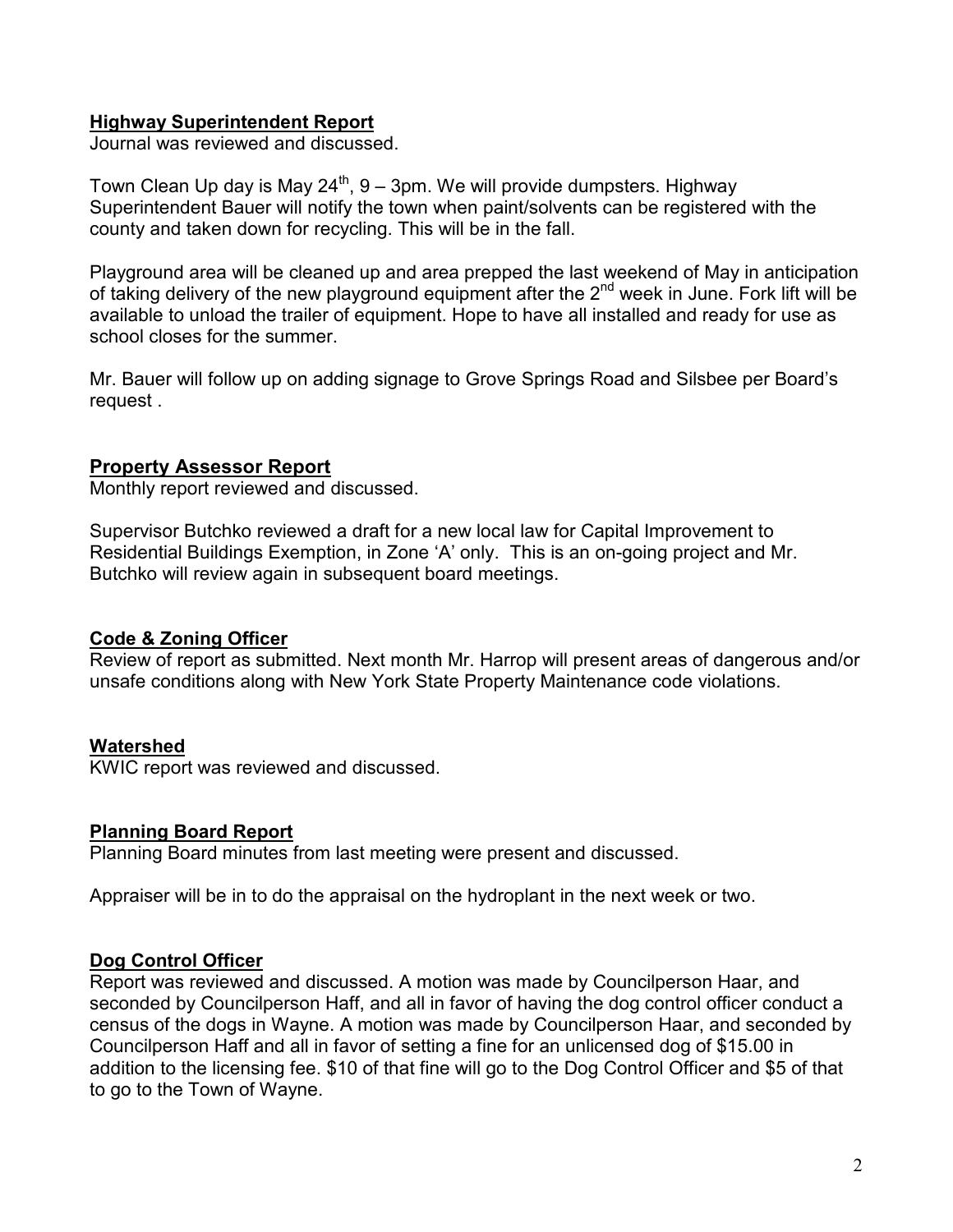#### **History Group**

Review of report as submitted.

The history group accepted an award and proclamation for Samuel Hallett who was inducted into the 2014 Steuben County Hall of Fame.

July 19 – Old Home Day – all preparations have been completed.

Plan to keep the history room open on Thursdays as well as Tuesdays with the support of volunteers Aimee and John Gallipeau.

The Dundee Area Historical Society meets next week and will be a great program. It will be the  $21<sup>st</sup>$  in Dundee.

The Wayne Baptist Church nomination to be listed as a historic building is an ongoing project and work in progress.

Update on the Wayne Cemetery. The Town of Tyrone is responsible for its maintenance.

#### **New Business**

Ad Hoc Municipal Coordination Committee – The County wants the township to pay for inventorying properties. There are approximately 55000 parcels in Steuben County, 1600 parcels in Town of Wayne. This is just under general discussion. Inventory would be done only in the summer. They are trying to separate inventory from appraiser. There will be more to come on this. Supervisor Butchko will continue to be a part of the Ad Hoc Committee per Chairman Hauryski.

Ag Ad Council – If the Town wants to put a farmers market in the Town Cabin, the insurance would be \$250. The Ag Council would have to monitor.

#### **Public Comments**

There has been a lot of positive feedback regarding the Town of Wayne website.

#### **Adjournment**

Motion made to adjourn Town Board Meeting made by Councilperson Haar, seconded by Councilperson Haff, all in favor.

#### **Executive Session**

Motion made by Councilperson Wood, and seconded by Councilperson Haar to open executive session. All in favor.